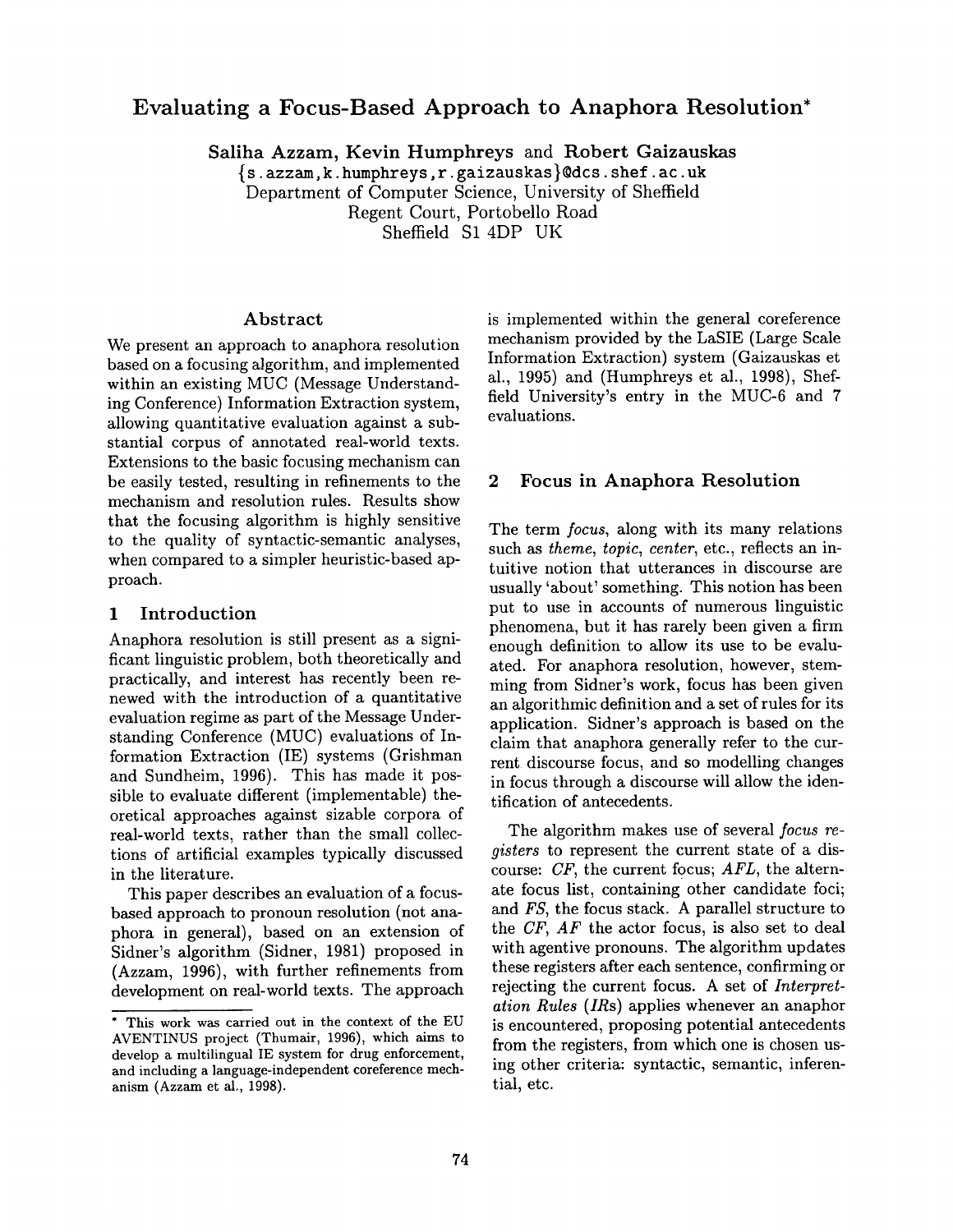# **2.1 Evaluating Focus-Based Approaches**

Sidner's algorithmic account, although not exhaustively specified, has lead to the implementation of focus-based approaches to anaphora resolution in several systems, e.g. PIE (Lin, 1995). However, evaluation of the approach has mainly consisted of manual analyses of small sets of problematic cases mentioned in the literature. Precise evaluation over sizable corpora of real-world texts has only recently become possible, through the resources provided as part of the MUC evaluations.

# 3 Coreference in LaSIE

The LaSIE system (Gaizauskas et al., 1995) and (Humphreys et al., 1998), has been designed as a general purpose IE system which can conform to the MUC task specifications for named entity identification, coreference resolution, IE template element and relation identification, and the construction of scenario-specific IE templates. The system is basically a pipeline architecture consisting of tokenisation, sentence splitting, part-of-speech tagging, morphological stemming, list lookup, parsing with semantic interpretation, proper name matching, and discourse interpretation. The latter stage constructs a discourse model, based on a predefined domain model, using the, often partial, semantic analyses supplied by the parser.

The domain model represents a hierarchy of domain-relevant concept nodes, together with associated properties. It is expressed in the XI formalism (Gaizauskas, 1995) which provides a basic inheritance mechanism for property values and the ability to represent multiple classificatory dimensions in the hierarchy. Instances of concepts mentioned in a text are added to the domain model, populating it to become a text-, or discourse-, specific model.

Coreference resolution is carried out by attempting to merge each newly added instance, including pronouns, with instances already present in the model. The basic mechanism is to examine, for each new-old pair of instances: semantic type consistency/similarity in the concept hierarchy; attribute value consistency/similarity, and a set of heuristic rules, some specific to pronouns, which can act to rule out a proposed merge. These rules can refer to various lexical, syntactic, semantic, and **po-** sitional information about instances. The integration of the focus-based approach replaces the heuristic rules for pronouns, and represents the use of LaSIE as an evaluation platform for more theoretically motivated algorithms. It is possible to extend the approach to include definite NPs but, at present, the existing rules are retained for non-pronominal anaphora in the MUC coreference task: proper names, definite noun phrases and bare nouns.

# 4 Implementing **Focus-Based Pronoun Resolution in** LaSIE

Our implementation makes use of the algorithm proposed in (Azzam, 1996), where *elementary events (EEs,* effectively simple clauses) are used as basic processing units, rather than sentences. Updating the focus registers and the application of interpretation rules (IRs) for pronoun resolution then takes place after each *EE,* permitting intrasentential references.<sup>1</sup> In addition, an initial 'expected focus' is determined based on the first *EE* in a text, providing a potential antecedent for any pronoun within the first *EE.* 

Development of the algorithm using realworld texts resulted in various further refinements to the algorithm, in both the *IRs* and the rules for updating the focus registers. The following sections describe the two rules sets separately, though they are highly interrelated in both development and processing.

# 4.1 Updating the **Focus**

The algorithm includes two new focus registers, in addition to those mentioned in section 2: AFS, the actor focus stack, used to record previous *AF* (actor focus) values and so allow a separate set of *IRs* for *agent* pronouns (animate verb subjects); and *Intra-AFL,* the intrasentential alternate focus list, used to record candidate foci from the current *EE* only.

In the space available here, the algorithm is best described through an example showing the use of the registers. This example is taken from a New York Times article in the MUC-7 training corpus on aircraft crashes:

<sup>&</sup>lt;sup>1</sup>An important limitation of Sidner's algorithm, noted **in** (Azzam, 1996), is that the focus registers are only updated after each sentence. Thus antecedents proposed for an anaphor in the current sentence will always be from the previous sentence or before and intrasentential **references** axe impossible.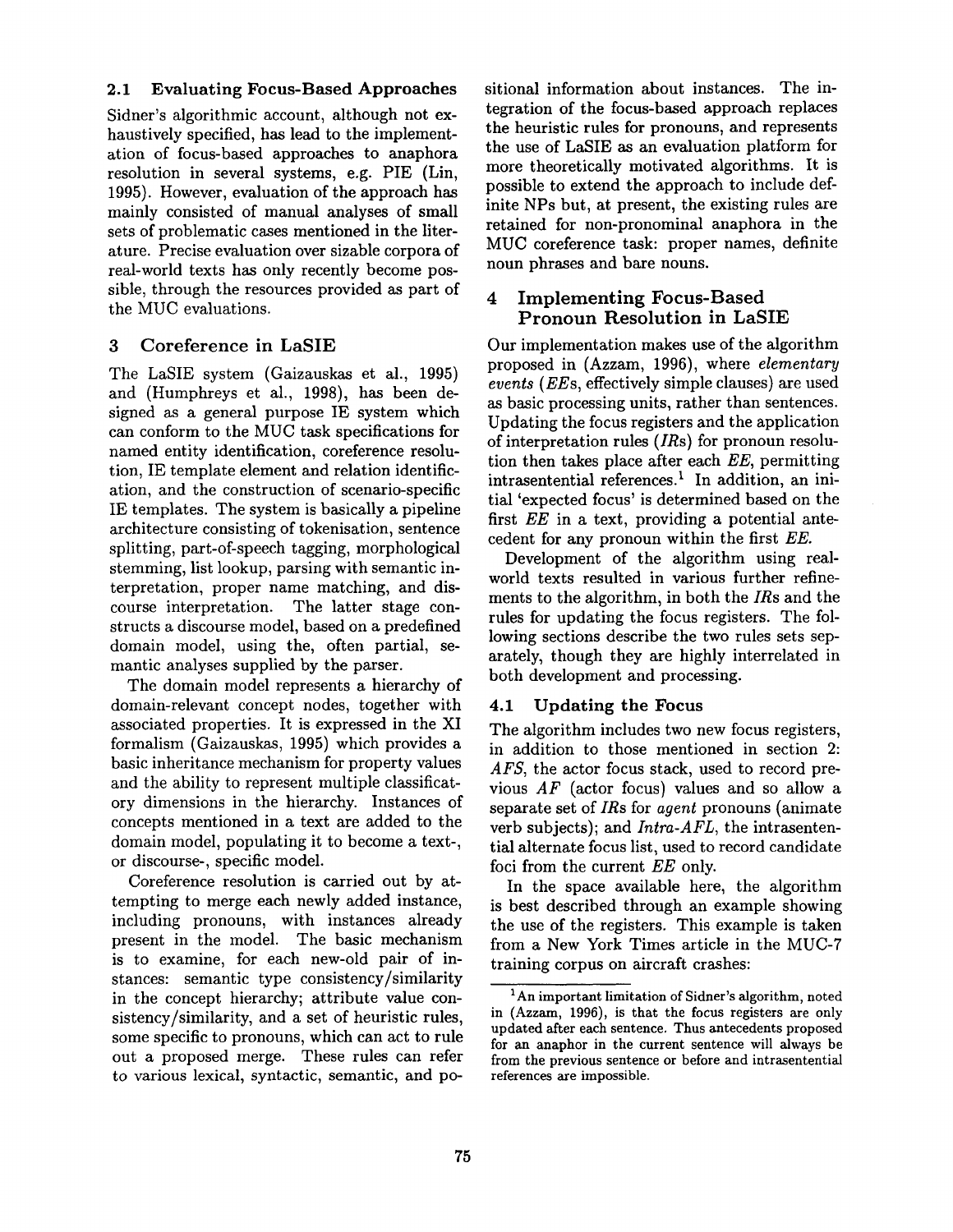*State Police said witnesses told them the propeller was not turning as the plane descended quickly toward the highway in Wareham near Exit 2. It hit a tree.* 

#### EE-I: *State Police said* tell\_event

An 'expected focus' algorithm applies to initialise the registers as follows:

 $CF$  (current focus) = tell\_event

*AF* (actor focus) *= State Police* 

*Intra-AFL* remains empty because EE-1 contains no other candidate foci. No other registers are affected by the expected focus. No pronouns occur in EE-1 and so no *IRs* apply.

#### EE-2: *witnesses told them*

The *Intra-AFL* is first initialised with all (non-pronominal) candidate foci in the EE: *Intra-AFL = witnesses* 

The *IRs* are then applied to the first pronoun, *them,* and, in this case, propose the current *AF, State Police,* as the antecedent. The *Intra-AFL*  is immediately updated to add the antecedent: *Intra-AFL = State Police, witnesses* 

EE-2 has a pronoun in 'thematic' position, 'theme' being either the object of a transitive verb, or the subject of an intransitive or the copula (following (Gruber, 1976)). Its antecedent therefore becomes the new *CF,* with the previous value moving to the *FS.* EE-2 has an 'agent', where this is an animate verb subject (again as in (Gruber, 1976)), and this becomes the new *AF.* Because the old *AF* is now the *CF,* it is not added to the *AFS* as it would be otherwise. After each EE the *Intra-AFL* is added to the current *AFL,* excluding the *CF.*  The state after EE-2 is then:

*CF = State Police AF = witnesses FS* = tell\_event *AFL = witnesses* 

#### EE-3: *the propeller was not turning*

The *Intra-AFL* is reinitialised with candidate foci from this EE:

*Intra-AFL = propeller* 

No pronouns occur in EE-3 and so no *IRs*  apply. The 'theme', *propeller* here because of the copula, becomes the new *CF* and the old one is added to the *FS.* The *AF* remains unchanged as the current *EE* lacks an agent:

*CF = propeller* 

*AF = witnesses* 

*FS = State Police,* tell\_event *AFL = propeller, witnesses* 

EE-4: *the plane descended Intra-AFL = the plane*   $CF = the plane$  (theme)  $AF = \textit{witnesses}$  (unchanged) *FS = propeller, State Police,* tell\_event *AFL = the plane, propeller, witnesses*  In the current algorithm the *AFL* is reset at this point, because EE-4 ends the sentence. EE-5: *it hit a tree* 

*Intra-AFL = a tree*  The *IRs* resolve the pronoun *it* with the *CF: CF = the plane* (unchanged) *AF = witnesses* (unchanged) *FS = propeller, State Police,* tell\_event *AFL = a tree* 

### 4.2 Interpretation Rules

Pronouns are divided into three classes, each with a distinct set of *IRs* proposing antecedents:

Personal pronouns acting as agents (animate subjects): (e.g. *he* in *Shotz said he knew the pilots) AF* proposed initially, then animate members of *AFL.* 

Non-agent pronouns: (e.g. *them* in EE-2 above and *it* in EE-5) *CF* proposed initially, then members of the *AFL* and *FS.* 

Possessive, reciprocal and reflexive pronouns *(PRRs):* (e.g. *their* in *the brothers had left and were on their way home)* Antecedents proposed from the *Intra-AFL,* allowing intra-EE references.

Antecedents proposed by the *IRs* are accepted or rejected based on their semantic type and feature compatibility, using the semantic and attribute value similarity scores of LaSIE's existing coreference mechanism.

# 5 Evaluation with the MUC Corpora

As part of MUC (Grishman and Sundheim, 1996), coreference resolution was evaluated as a sub-task of information extraction, which involved negotiating a definition of coreference relations that could be reliably evaluated. The final definition included only 'identity' relations between text strings: proper nouns, common nouns and pronouns. Other possible coreference relations, such as 'part-whole', and nontext strings (zero anaphora) were excluded.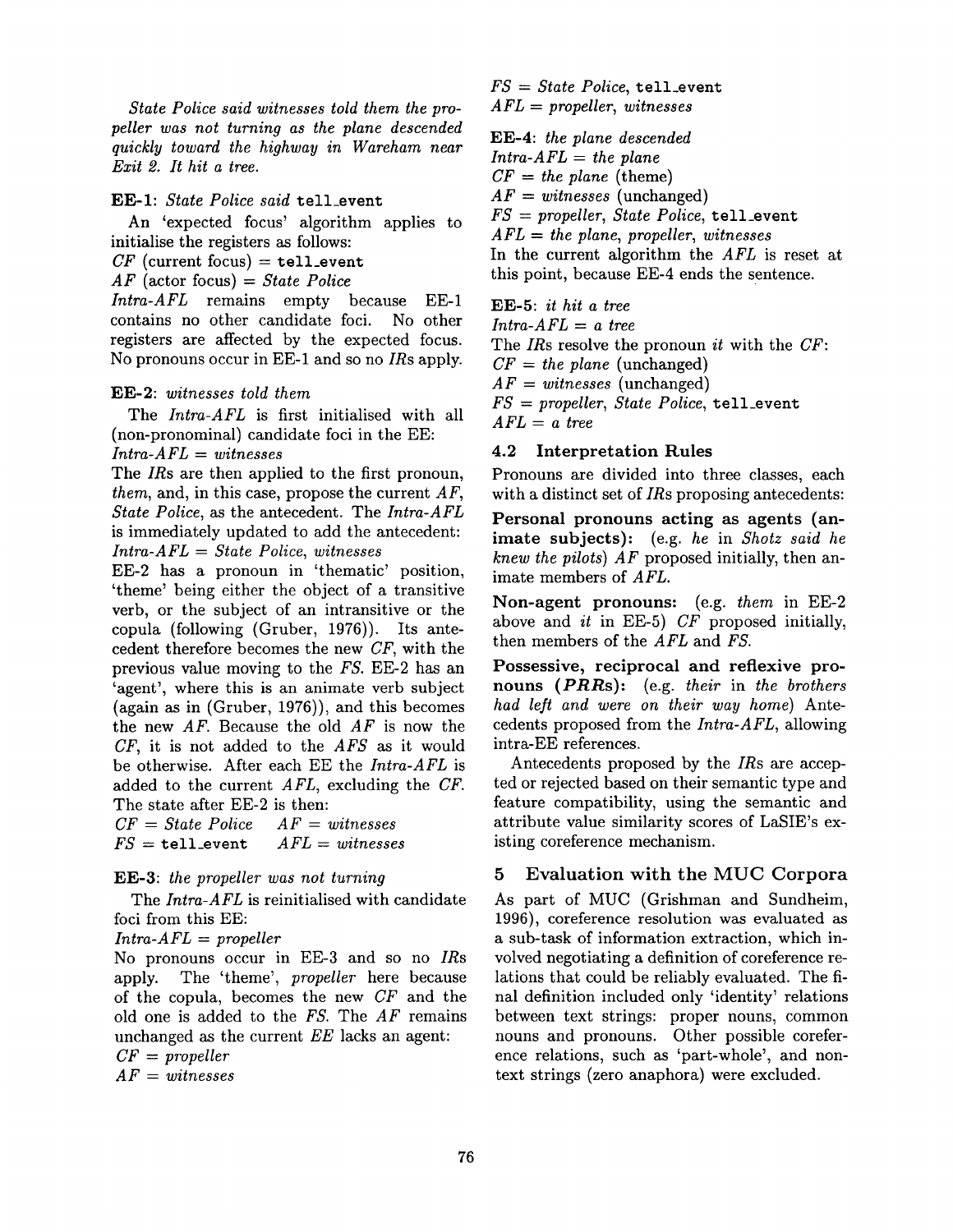The definition was used to manually annotate several corpora of newswire texts, using SGML markup to indicate relations between text strings. Automatically annotated texts, produced by systems using the same markup scheme, were then compared with the manually annotated versions, using scoring software made available to MUC participants, based on (Vilain et al., 1995).

The scoring software calculates the standard Information Retrieval metrics of 'recall' and 'precision',<sup>2</sup> together with an overall  $f$ -measure. The following section presents the results obtained using the corpora and scorer provided for MUC-7 training (60 texts, average 581 words per text, 19 words per sentence) and evaluation (20 texts, average 605 words per text, 20 words per sentence), the latter provided for the formal MUC-7 run and kept blind during development.

### 6 Results

The MUC scorer does not distinguish between different classes of anaphora (pronouns, definite noun phrases, bare nouns, and proper nouns), but baseline figures can be established by running the LaSIE system with no attempt made to resolve any pronouns:

| Corpus      | <b>Recall</b> | Precision |       |
|-------------|---------------|-----------|-------|
| Training:   | 42.4%         | 73.6%     | 52.6% |
| Evaluation: | 44.7%         | 73.9%     | 55.7% |

LaSIE with the simple pronoun resolution heuristics of the non-focus-based mechanism achieves the following:

| Corpus             | Recall | Precision | f     |
|--------------------|--------|-----------|-------|
| <b>Training:</b>   | 58.2%  | 71.3%     | 64.1% |
| <b>Evaluation:</b> | 56.0%  | 70.2%     | 62.3% |

showing that more than three quarters of the estimated 20% of pronoun coreferences in the corpora are correctly resolved with only a minor loss of precision.

LaSIE with the focus-based algorithm achieves the following:

| Corpus      |       | Recall Precision | f     |
|-------------|-------|------------------|-------|
| Training:   | 55.4% | 70.3%            | 61.9% |
| Evaluation: | 53.3% | 69.7%            | 60.4% |

which, while demonstrating that the focusbased algorithm is applicable to real-world text, does question whether the more complex algorithm has any real advantage over LaSIE's original simple approach.

The lower performance of the focus-based algorithm is mainly due to an increased reliance on the accuracy and completeness of the grammatical structure identified by the parser. For example, the resolution of a pronoun will be skipped altogether if its role as a verb argument is missed by the parser. Partial parses will also affect the identification of *EE* boundaries, on which the focus update rules depend. For example, if the parser fails to attach a prepositional phrase containing an antecedent, it will then be missed from the focus registers and so the *IRs* (see (Azzam, 1995)). The simple LaSIE approach, however, will be unaffected in this case.

Recall is also lost due to the more restricted proposal of candidate antecedents in the focusbased approach. The simple LaSIE approach proposes antecedents from each preceding paragraph until one is accepted, while the focusbased approach suggests a single fixed set.

From a theoretical point of view, many interesting issues appear with a large set of examples, discussed here only briefly because of lack of space. Firstly, the fundamental assumption of the focus-based approach, that the focus is favoured as an antecedent, does not always apply. For example:

*In June, a few weeks before the crash of TWA Flight 800, leaders of several Middle Eastern terrorist organizations met in Teheran to plan terrorist acts. Among them was the PFL of Palestine, an organization that has been linked to airplane bombings in the past.* 

Here, the pronoun *them* corefers with *organizations* rather than the focus *leaders.* Additional information will be required to override the fundamental assumption.

Another significant question is when sentence focus changes. In our algorithm, focus changes when there is no reference (pronominal or otherwise) to the current focus in the current

 $2$ Recall is a measure of how many correct (i.e. manually annotated) coreferences a system found, and precision is a measure of how many coreferences that the system proposed were actually correct. For example, with 100 manually annotated coreference relations in a corpus and a system that proposes 75, of which 50 are correct, recall is then 50/100 or 50% and precision is 50/75 or 66.7%.